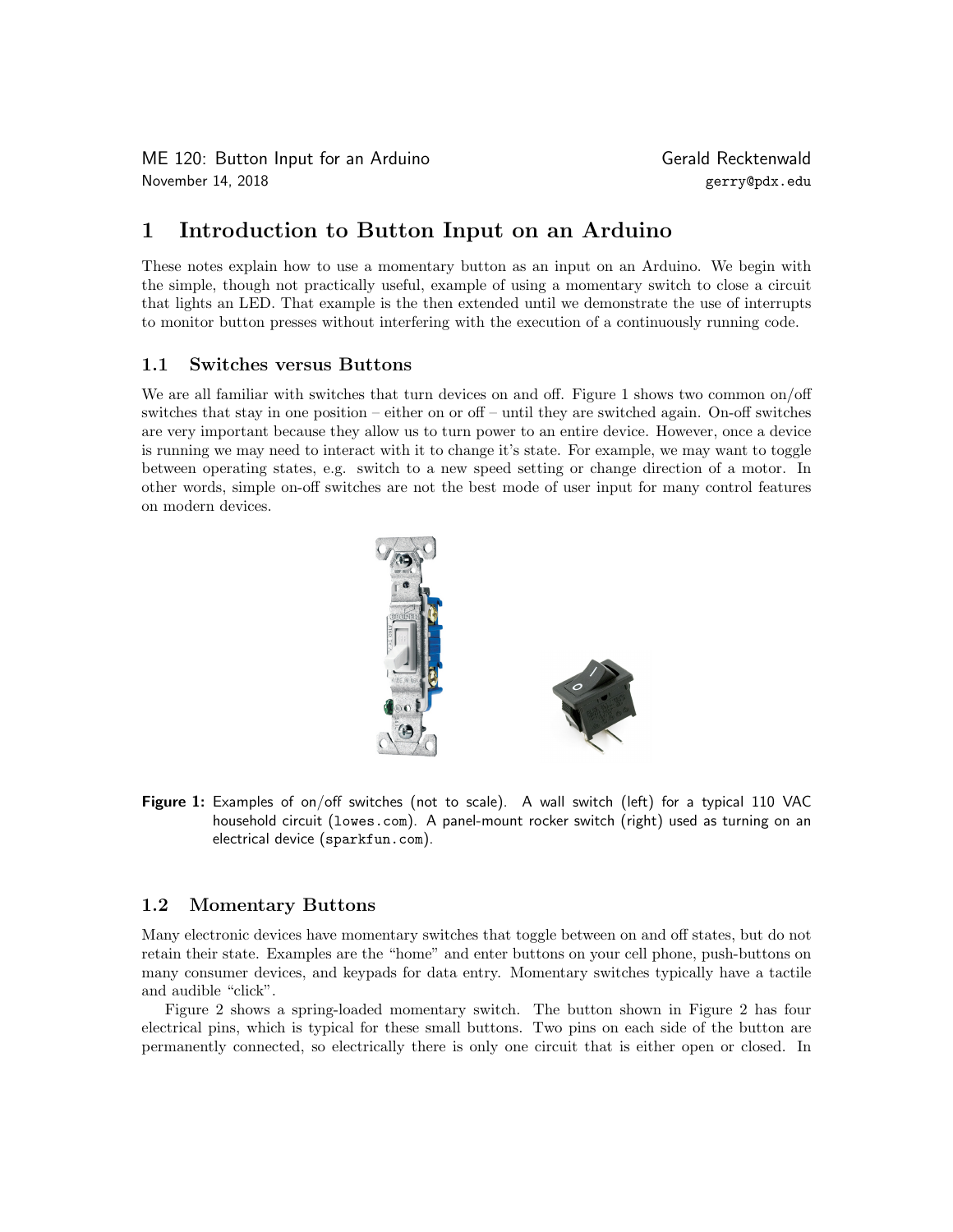

Figure 2: The push-button style momentary switch.



Figure 3: Actuation of a normally open (NO) push button.

other words, only two of the pins are needed for the electrical functioning of the button. Four pins provide better mechanical support when this type of button is soldered to a circuit board.

Figure 3 depicts the sequence of clicking a normally open momentary button. Initially the button is open, meaning no electrical connection is made between the two terminals. Pressing the button closes the circuit between the two terminals and causes a click sound. As long as the button is pressed, the circuit is closed. Releasing the button opens the circuit again, and causes a second click sound.

Simple buttons and switches come in either normally-open (NO) and normally closed (NC) configurations. Figure 4 shows schematic representations of NO and NO switches. A NO switch is an open circuit in its default state. Engaging a NO switch, e.g., by clicking the button, changes it to a closed circuit. A NC switch is a closed circuit in its default state. Engaging a NC switch changes it to an open circuit. The typical momentary push button in an Arduino kit is a NO switch. You can easily verify the type of switch, either NO or NC, by testing for continuity with a multimeter.

### 1.3 Categories of Button Implementations

Buttons and switches can be categorized by whether they retain their state mechanically. Switches retain their state, and buttons do not. We can also categorize whether the system waits or does not



**Figure 4:** Schematic representations of normally open and normally closed push buttons.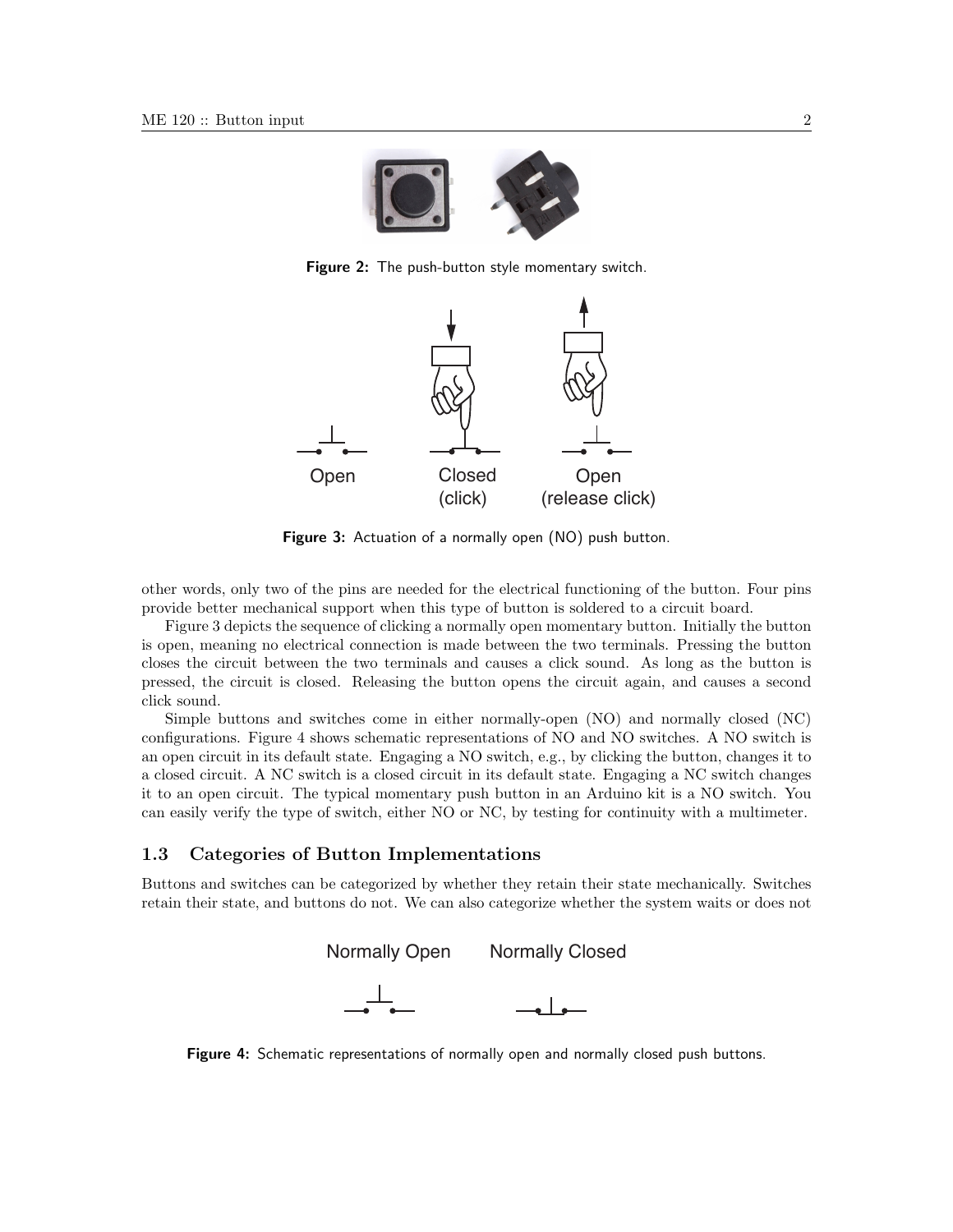

Figure 5: Categorization of button implementations with microcontrollers.

wait for the button or switch input. The waiting for user input is referred to as *blocking input*. Not waiting for user input, which means the system is more responsive, is referred to as *non-blocking* input.

#### 1.3.1 Retaining State

Buttons and switches provide binary input to the microcontroller, i.e., via the button or switch a user indicates whether a feature is either on or off. The on or off condition is a *state* under which the microcontroller is operating. Imagine that the button or switch selects one of two speeds of a motor. The button or switch would allow the user to choose whether the motor operates in the low speed state, or the high speed state<sup>1</sup>.

Figure 5 is a hierarchical representation of how buttons (and switches) might be implemented with an Arduino or other microcontroller. At the highest level, switches and buttons are distinguished by whether the input to the microcontroller is constant (with a switch) or momentary (with a momentary button). Because a switch retains its mechanical position (either on or off), a switch retains its state. In other words, a switch provides a constant input to the microcontroller, and that constant state is changed only when the user changes the position of the switch.

Momentary buttons, while providing binary input, do not retain the state associated with the button input. In other words, when a user clicks a momentary button, the signal is received by a circuit and program, and it is up to the circuit or program to remember the state. Once pressed, the button returns to its neutral position. The button has no mechanical memory of its state.

### 1.3.2 Blocking and Non-blocking Response

When using a momentary button, the response of the device can also be categorized by whether the microcontroller code to detect the button input is either blocking or non-blocking. Blocking code

#### Categories of Button Implementations

<sup>1</sup>Although buttons and switches provide binary input, it is possible with a button (or multiposition switch) to select from multiple discrete states (multiple speeds in the example), but we will defer that discussion until after laying the foundation with binary states.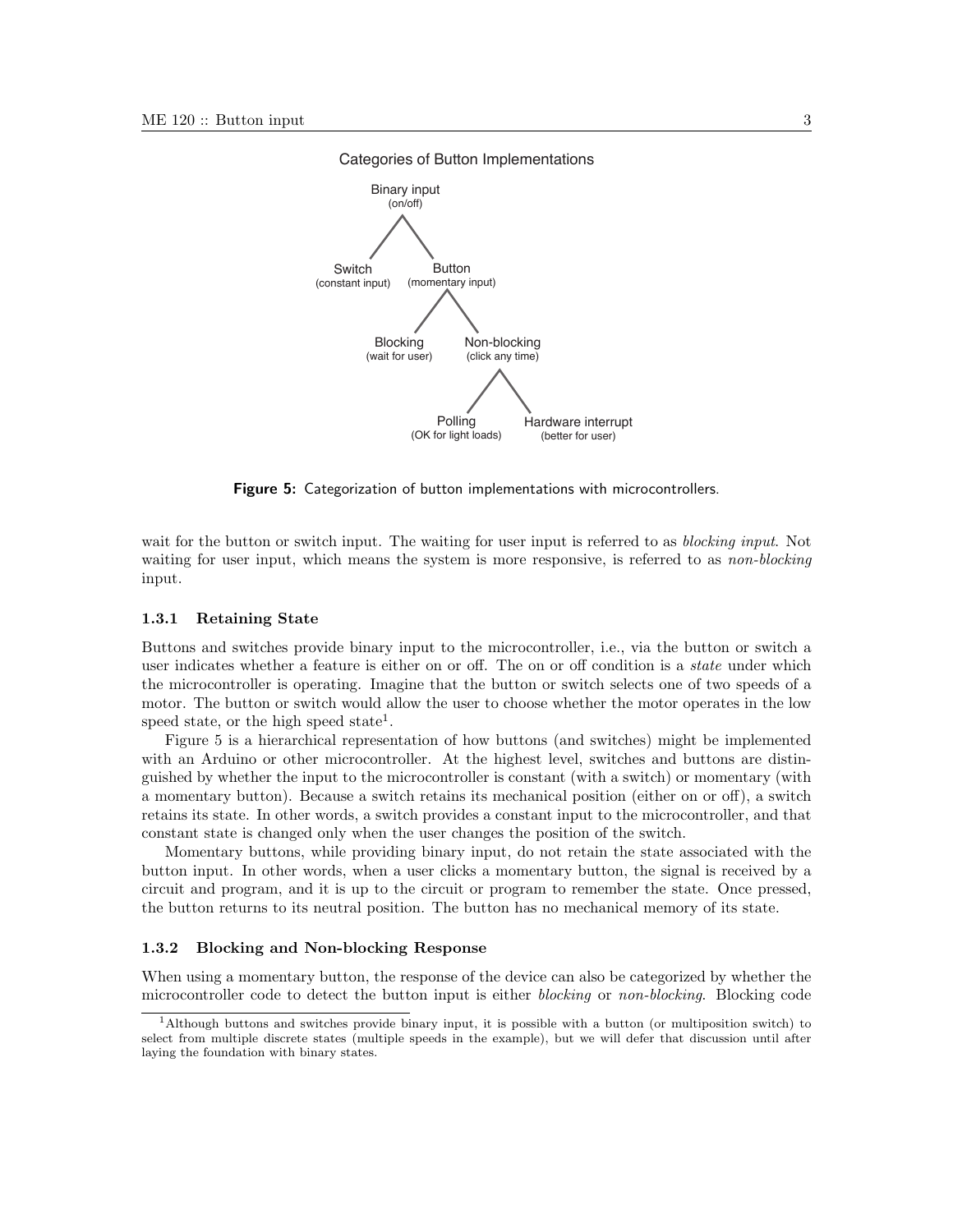

Figure 6: Two circuits that use a momentary input button to control an LED circuit. The circuit on the right uses a pull-down resistor and a digital input to an Arduino to monitor the button state

stops all activity until a button press is registered. Non-blocking code allows the main activity of the code to continue until, and only when, a button press occurs.

One common blocking applications is to delay start of some activity until the user initiates the activity with the a button click. This would be useful if the application required the user to configure addition objects that are not under control of the microcontroller. For example, if a device had to sort cards, the control algorithm may wait until the user fills a hopper a nd then presses a start button. Another related application would be to synchronize some activity that requires user intervention. For example, a machine could perform some automated task, say drilling a series of holes, and then wait until some other task, controlled by another automated device had been completed. Once again, the user input via button press would indicate that the next (dependent) task can begin.

For most non-blocking applications, the button input can happen at any time. Those applications require the microcontroller program to continue its normal task without waiting for a button press. In other words, the button input cannot block normal operation of the code. For this application, the best implementation strategy is to use hardware interrupts – a feature of most microcontrollers. Novice users may attempt to write their own code to watch for a button press event, which is not a good idea. We will describe how to use interrupts in a later section.

### 1.4 Overview of These Notes

In the next section, we demonstrate a simple way of using a button to provide a binary input signal to a microcontroller. This simple applications is used to introduce some basic ideas, including pullup and pull-down resistors. Building on the simple example, we introduce complexities to produce more desirable system response. Along the way we provide demonstration codes.

An important practical consideration of using buttons is debouncing, which refers to either hardware or software solutions to the high frequency, mechanical bouncing that occurs when a momentary button is pressed.

The ultimate goal of these notes is to show how to use interrupts to manage button inputs, while allowing the main microcontroller code to execute continuously.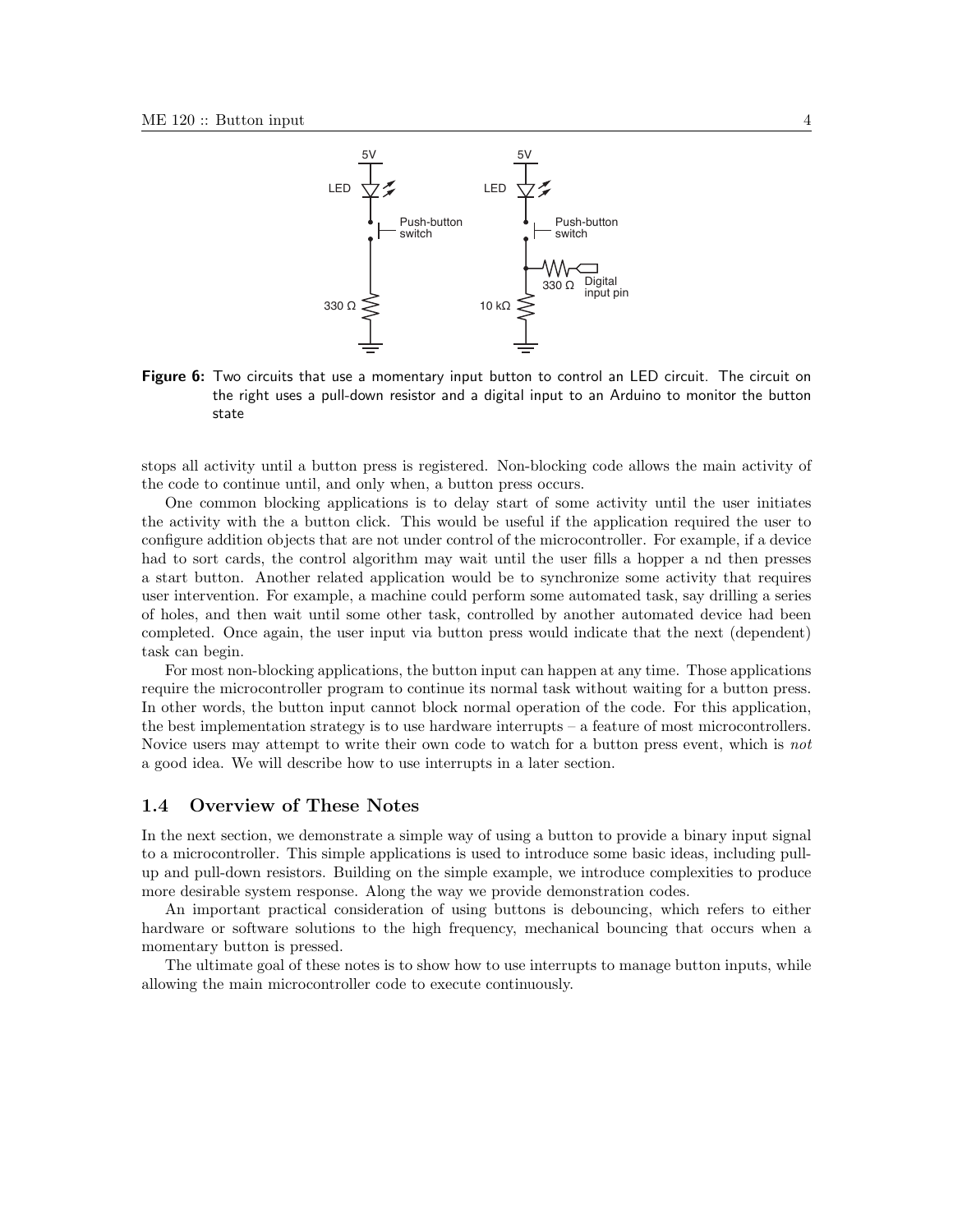## 2 Button Input to Complete an LED Circuit

As a warm-up exercise, consider the use of a momentary input switch to complete the LED circuits in Figure 6. Both circuits in Figure 6 use a push-button type switch to control whether electrical current flows through an LED. The circuit on the left has a current-limiting  $330\Omega$  resistor.

The circuit on the right side of Figure 6 also uses a push button to control whether current flows through the LED. In addition, the circuit on the right provides an input signal to one of the digital I/O pins on an Arduino. The LED can be removed from the circuit and the input feature of the circuit will continue to work. The circuit on the right has a 10 k pull down resistor that causes the Arduino input to be LOW (close to 0V) when the button is not pressed. When the button is pressed, the Arduino input pin is connected to the 5V supply via the 330  $\Omega$  resistor, which has the purpose of limiting the current flowing to the input pin.

The button\_status.ino sketch in Listing 1 is an Arduino program to read and display the status of the button in the circuit on the right hand side of Figure 6. The digital I/O pin is configured with

pinMode( buttonPin, INPUT);

and the state of the button is read with

pinState = digitalRead( buttonPin )

The output of digitalRead is a logical value, i.e., either HIGH or LOW, which are equivalent to TRUE or FALSE. When the output of digitalRead is store in pinState the value is either 1 or 0. The state of the button is determined by testing the value of pinState. The logical test

pinState == HIGH

returns TRUE if the button is pressed, i.e.,, if the value stored in pinState is HIGH.

The print commands in the button\_status sketch are used to expose the status of the button for debugging purposes. In a practical sketch, some other actions, e.g., turning on a motor or initiating a sensor measurement, would be taken depending on the state of the button. Note that

```
// File: button_status.ino
//
// Print the state of a momentary switch
int buttonPin = 11; \frac{1}{2} // Specify digital I/O pin connected to the button
void setup() {
 pinMode( buttonPin, INPUT); // Configure digitial I/O pin for input
  Serial.begin(9600);
}
void loop() {
 int buttonState;
  buttonState = digitalRead( buttonPin ); // Read the current button state
  if ( buttonState == HIGH ) {
    Serial.println("Button pin is HIGH");
  }
  else {
    Serial.println("Button pin is LOW");
  }
}
```
Listing 1: Arduino code to monitor and display status of a momentary input button.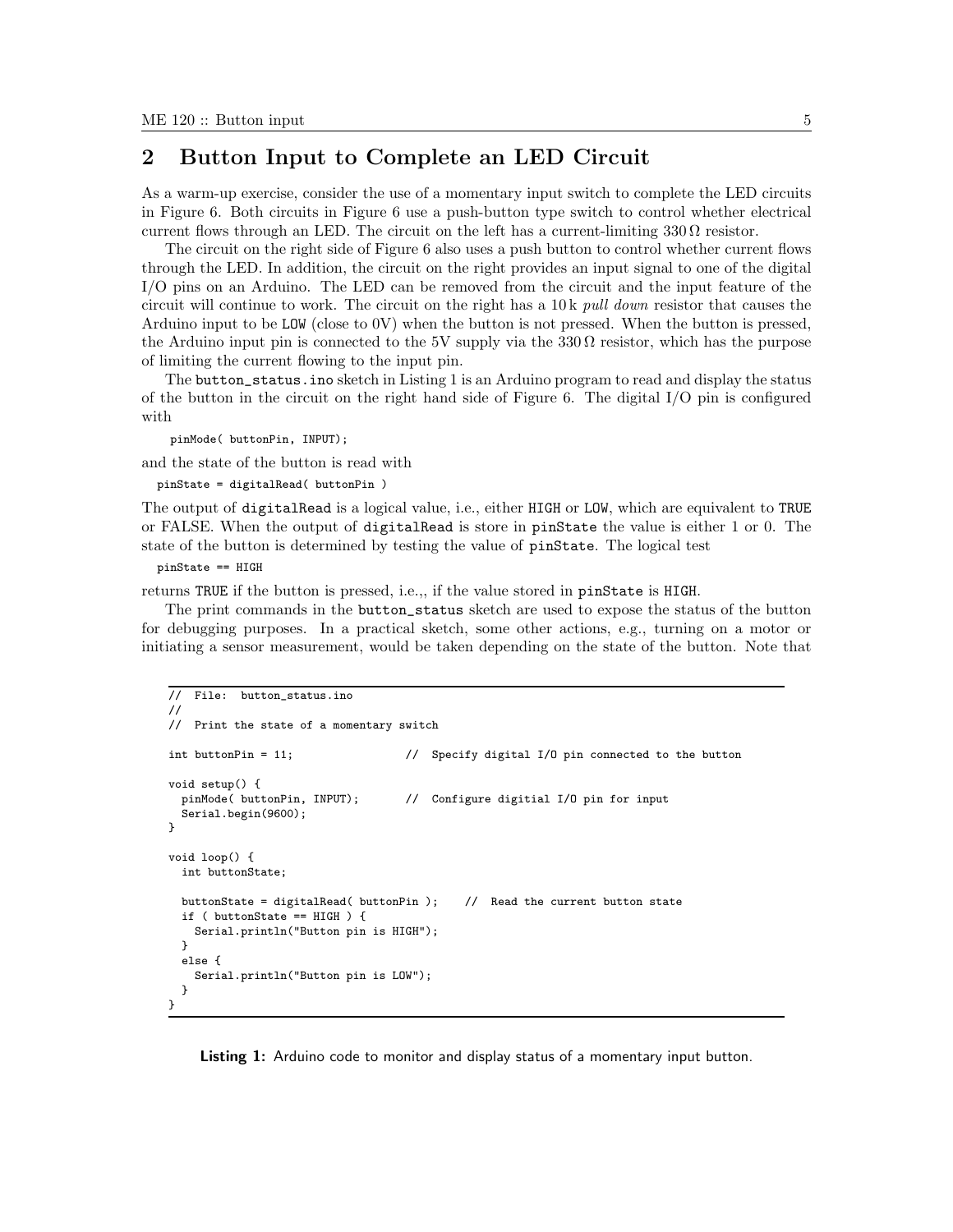| Physical or logical condition  | True              | False   |
|--------------------------------|-------------------|---------|
| Voltage on digital I/O pin     | near 5V           | near 0V |
| digitalRead returns            | HIGH              | LOW     |
| Return value stored as int     | 1                 | Ω       |
| Return value stored as boolean | true              | false   |
| Equivalent int values          | Anything $\neq 0$ |         |

Table 1: Physical and logical values corresponding to digital inputs.

the button\_status sketch does not use any digital I/O to turn on the LED. For the circuits in Figure 6, the LED turns on whenever the button is pressed regardless of whether an Arduino is connected to the circuit or not.

### 2.1 Using Logical Variables to Indicate State

The on/off state of a feature in an Arduino program corresponds to the logical values of HIGH and LOW, or TRUE and FALSE. Table 1 lists the equivalent forms of TRUE and FALSE.

In an Arduino program, int and boolean variables can be used to store the output of the digitalRead function. A boolean variable occupies only one bit of memory and can only take on the values of 1 or 0 (True or False). A signed integer can take on values between −32768 and +32767. Any int value that is not zero is considered to be equivalent to True.

In the button\_status program in Listing 1, the state of the button is read by the digitalRead command and stored in buttonState. The state of the button is examines with an if construct.

```
if ( buttonState == HIGH ) {
  ...
```
}

The buttonState == HIGH expression is either True or False, depending on the value stored in buttonState. The == HIGH test is not needed, however, since the value stored in buttonState is equivalent a logical True or False. Thus, the test could be written more simply as

```
if ( buttonState ) {
  ...
}
```
The two codes in Listing 2 show this alternate implementation. The code on the right hand side of Listing 2 shows how to declare buttonState as a boolean variable type.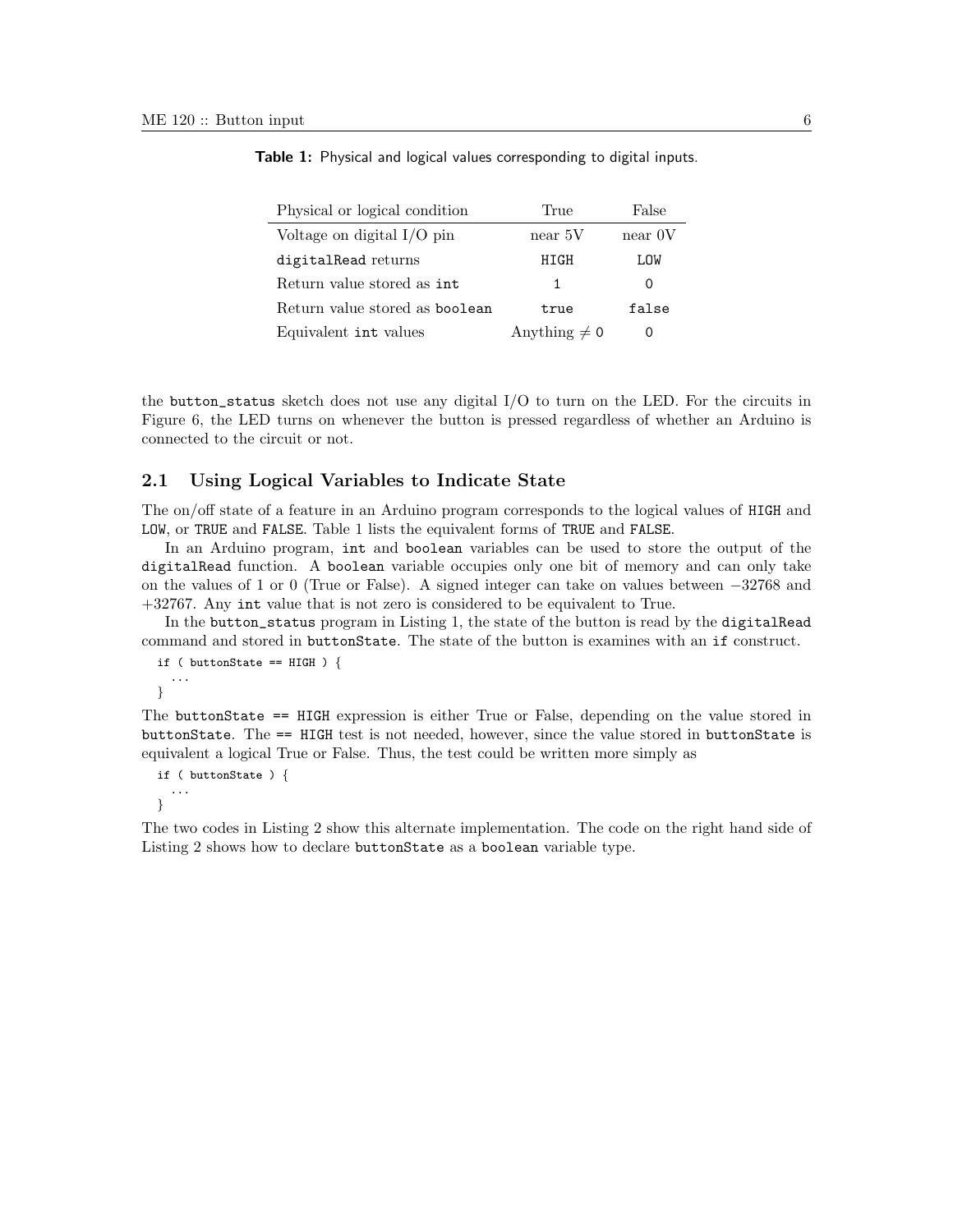```
// File: button_status_alt.ino
//
// Print the state of a momentary switch
int buttonPin = 11;
void setup() {
 pinMode( buttonPin, INPUT);
  Serial.begin(9600);
}
void loop() {
 int buttonState;
 buttonState = digitalRead( buttonPin );
 if ( buttonState ) {
   Serial.println("Button pin is HIGH");
 }
 else {
   Serial.println("Button pin is LOW");
 }
}
                                                   // File: button_status_boolean.ino
                                                   //
                                                   // Print the state of a momentary switch
                                                   int buttonPin = 11;
                                                   void setup() {
                                                     pinMode( buttonPin, INPUT);
                                                     Serial.begin(9600);
                                                   }
                                                   void loop() {
                                                     boolean buttonState;
                                                     buttonState = digitalRead( buttonPin );
                                                     if ( buttonState ) {
                                                       Serial.println("Button pin is HIGH");
                                                     }
                                                     else {
                                                       Serial.println("Button pin is LOW");
                                                     }
                                                   }
```

```
Listing 2: Alternative implementations of Arduino code to monitor and display status of a momentary
          input button. The only difference between these codes is in the definition of buttonState.
          In the code on the left, buttonState is declared as an int. In the code on the right,
          buttonState is declared as a boolean. Both implementations are correct.
```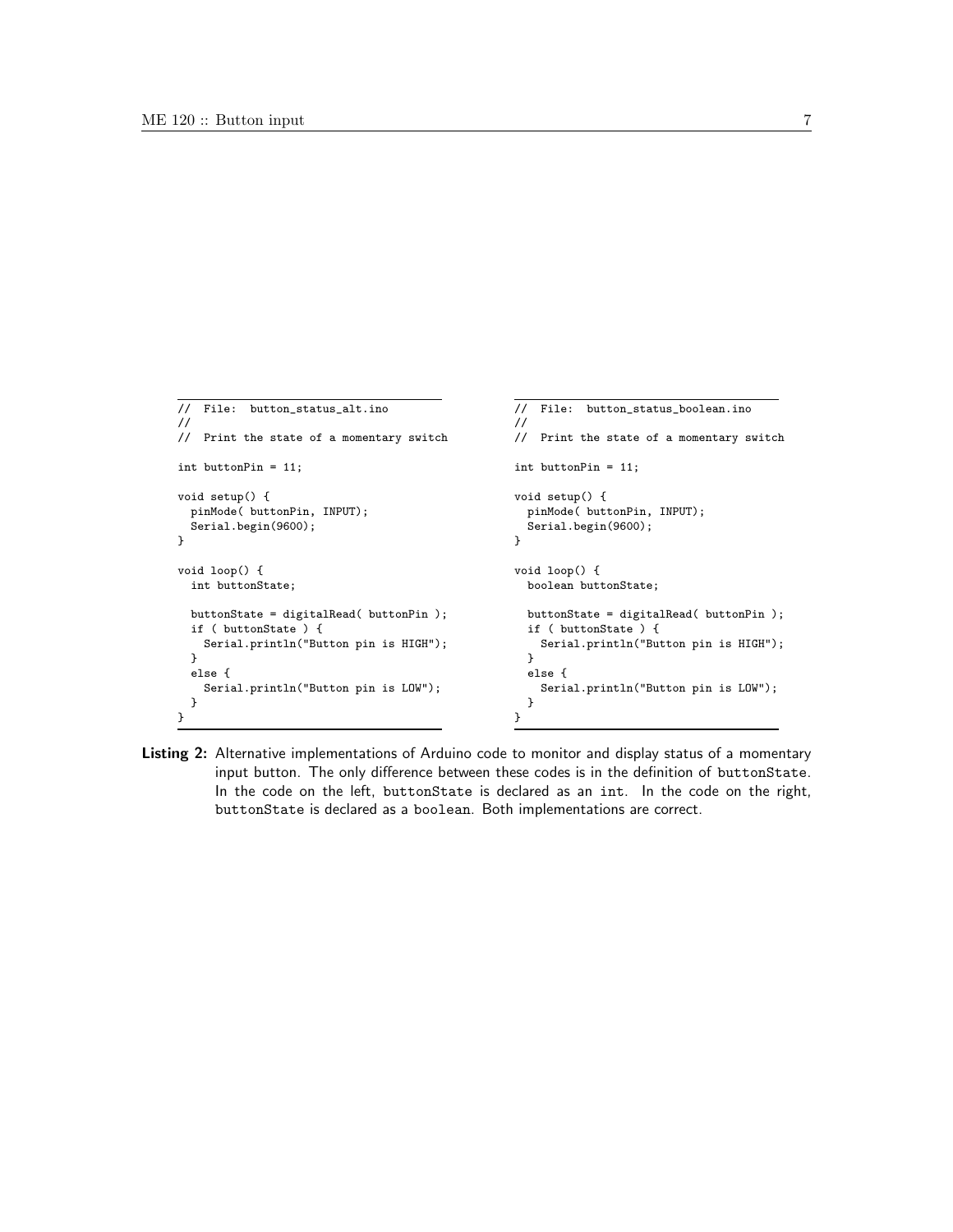

Figure 7: Pull-down configuration of a momentary input button.

## 3 Wait for Input

The button\_wait\_to\_start sketch in Listing 3 demonstrates how a button input circuit could be used as a sort of "start" button. The sketch waits in the setup function until the user presses the button. The code block that implements the button input is

```
while ( !buttonStatus ) {
 buttonStatus = digitalRead( buttonPin );
}
```
The buttonStatus variable is initially set to false. Therefore, on the first test of the while condition gives !buttonStaus = !false = true. Therefore, the first execution of the while clause causes the body of the while loop

buttonStatus = digitalRead( buttonPin );

to be executed. Suppose that the user has not pressed the button. The value retuned by digitalRead(buttonPin) will be LOW or false. Therefore, when the while clause is evaluated the next time, LOW is stored in buttonStatus which means that

!buttonStatus = !LOW = HIGH = true

Sincd !buttonStatus returns true, the body of the loop is executed again. As long as the button is not pressed, the while loop keeps being repeated. When the button is pressed, a value of HIGH is stored in buttonStatus which gives

!buttonStatus = !HIGH = LOW = false.

Since the logical clause in the while expression is false, execution continues after the body of the loop. In summary, the code block

while ( !buttonStatus ) { buttonStatus = digitalRead( buttonPin ); }

causes the program to pause until the button is pressed.

When a button is used as a "wait-to-start" user input, the Arduino can perform no useful work while waiting. It is possible to put some useful calculations inside the body of the loop, e.g., one could attempt to read a sensor or change a motor speed. However, any substantial work will take time, and it may cause the Arduino code to miss a quick button click. The short while loop in the button\_wait\_to\_start code works because the Arduino is doing nothing but waiting and monitoring the status of the digital I/O pin.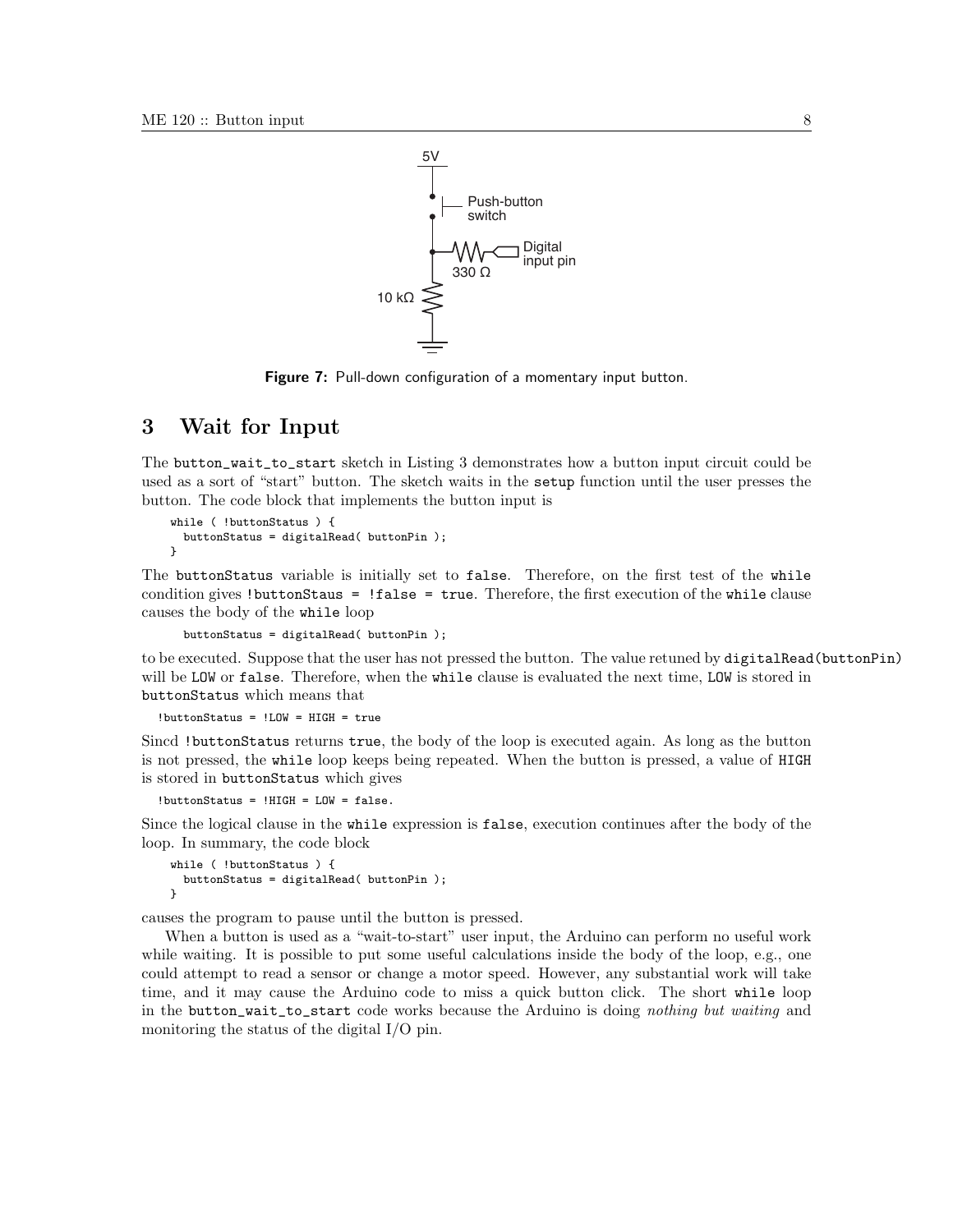```
// button_wait_to_start.ino Demonstrate button input to an Arduino
//
// Execution is suspended in the start() function until the
// the button connected to buttonPin (11) is pressed. The button must
// be configured with a pull-down resistor on pin 11 so that
// the pin state is LOW until and unless the button is pressed.
//
// The loop() function executes the standard blinking LED
// algorithm. An LED circuit (LED and current-limiting resistor)
// must be connected to LEDpin (7).
int buttonPin = 11; // pin for input from the button
int LEDpin = 7;
void setup() {
  int buttonState = false;
 pinMode( buttonPin, INPUT);
 pinMode( LEDpin, OUTPUT );
 while ( !buttonState ) {
   buttonState = digitalRead( buttonPin );
 }
}
void loop() {
 digitalWrite( LEDpin, HIGH );
 delay(1000);
 digitalWrite( LEDpin, LOW );
 delay(500);
}
```
Listing 3: Arduino code that uses a (momentary) push button as wait-to-start switch. The code in the loop is the standard code to blink an LED.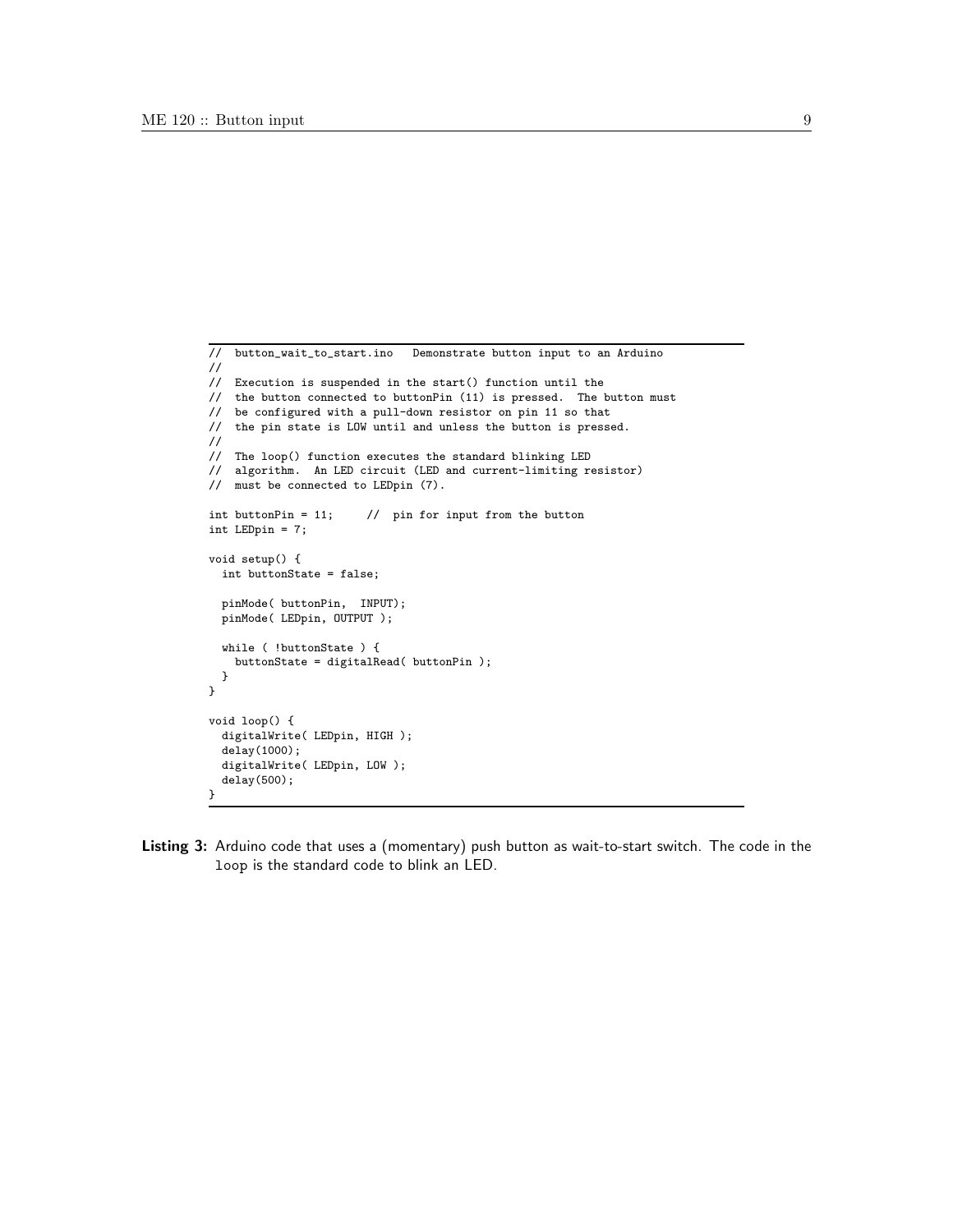

Figure 8: Conceptual model of an Arduino sketch using an interrupt to manage button input.

## 4 Using Interrupts

A hardware interrupt is a specialized circuit that waits for an electrical signal on a user-designated digital input channel. When the signal occurs, the hardware interrupt circuit stops the normal flow of the program, and gives control to an interrupt handler, which is a user-written function that designed to respond to the event that caused the interrupt. The interrupt handler is a function that quickly adjusts some internal flags and/or counters and then quits.

Although it is a somewhat counter-intuitive idea, the interrupt handler should not do the task implied by the interrupt. Instead the interrupt handler sets some global state variables that then influence the flow of execution of the normal code. We will show how this works with an example, but first we will provide an overview of the components necessary to implement button input with an interrupt.

Interrupts are useful in responding to digital input pulses that happen quickly. Examples applications are momentary buttons (buttons that uses press or "click" briefly) and encoders that send series of pulses to indicate angular position of a shaft or linear position along a rail.

### 4.1 Interrupts for Button Input

As with the examples from the preceding sections, a momentary button DC circuit is connected to a digital input channel so that the input goes from LOW to HIGH (or vice versa, depending on preference) when the button is pressed.

To use an interrupt with the button, the button output must be connected to one of the digital channels that have hardware interrupt capability. The interrupt hardware detects the change in state for the digital channel, and then sends a software signal to the microcontroller controller code that demands instant reaction. In other words, normal execution of the microcontroller code is interrupted.

Figure 8 is a schematic representation of an Arduino sketch that uses an interrupt. The key features of this model are global variables that indicate the button state, and user written interrupt handler (in this case button\_handler). Adding an interrupt to an Arduino code typically involves these changes

- 1. Defining a global variable that indicates the button state: either "it was pressed" or "it has not been pressed"
- 2. Attaching an interrupt in the setup function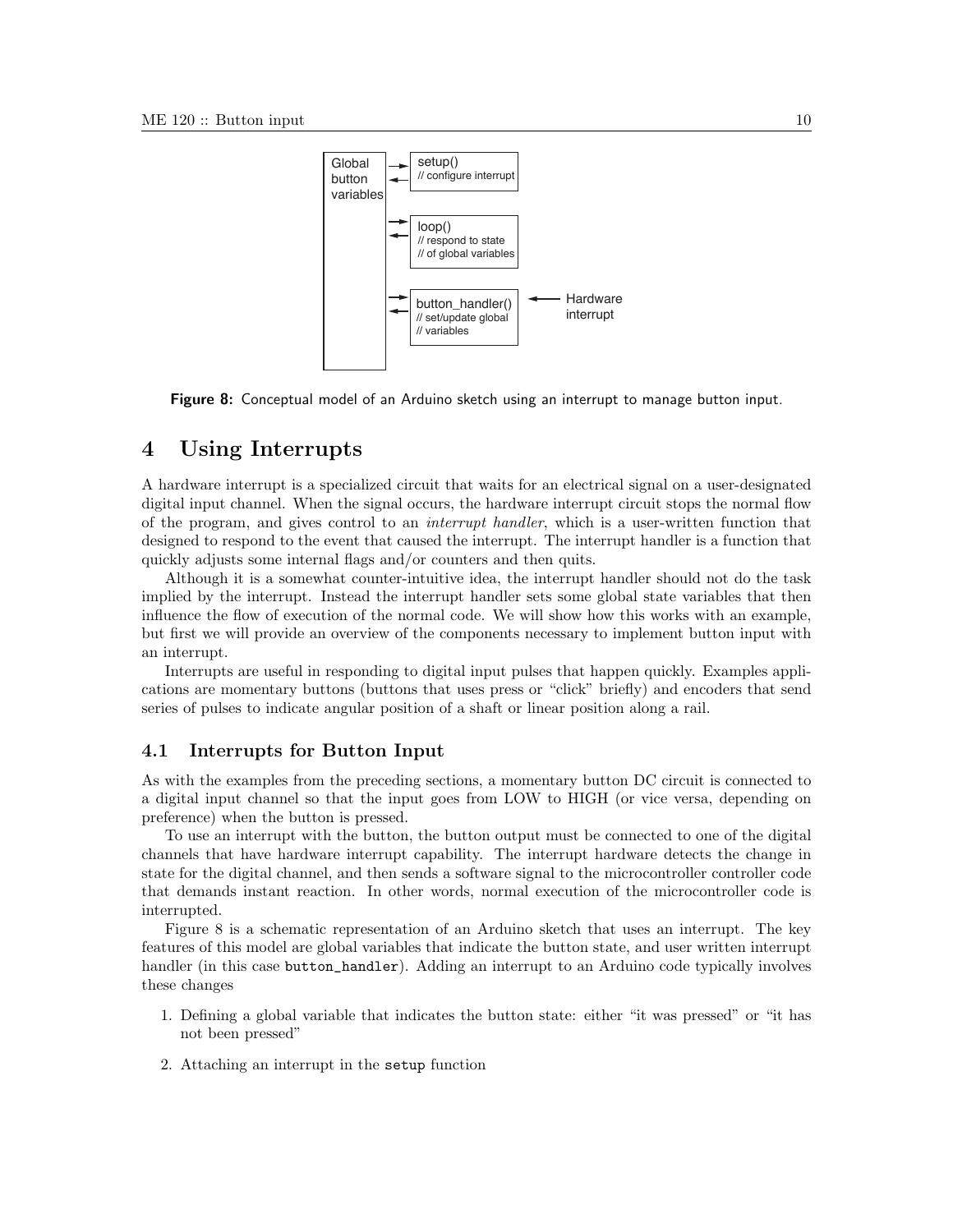| Interrupt    | Interrupt |
|--------------|-----------|
| number       | number    |
| $\mathbf{I}$ | 2         |
|              | 3         |

Table 2: Interrupt pins on an Arduino UNO.

Table 3: Interrupt modes expressed in terms of changes in logical value on a pin. The logical values correspond to voltage thresholds with HIGH being near 5V and LOW being near OV.

| LOW     | Triggers when the logical value on the pin becomes LOW.         |
|---------|-----------------------------------------------------------------|
| CHANGE  | Triggers when logical value on the pin changes from LOW to      |
|         | HIGH or from HIGH to LOW.                                       |
| RISING  | Triggers when logical value on the pin changes from LOW to      |
|         | HIGH.                                                           |
| FALLING | Triggers when logical value on the pin changes from HIGH        |
|         | to LOW.                                                         |
| HIGH    | <i>Only available on Arduino Due.</i> Triggers when the logical |
|         | value on the pin becomes HIGH.                                  |
|         |                                                                 |

- 3. Adding a user-defined function to act as an interrupt handler
- 4. Adding code to the loop function that decides what to do when the "it was pressed" variable is TRUE.

The interrupt handler is an key component that should only perform the minimal amount of work, and above all it should execute very quickly.

### 4.2 Interrupt on an Arduino Uno

The Arduino UNO has two interrupt circuits, on digital pins 2 and 3. Other microcontrollers in the Arduino family have more interrupts. Table 2 summarizes the somewhat confusing relationship between the interrupt number and the interrupt pin. When configuring an interrupt with the attachInterrupt function, you use the interrupt number, not the interrupt pin. When you wire your circuit, you connect the button circuit to the pin corresponding to the interrupt number in your code.

In electronics, a trigger is a circuit and code logic that responds to a change in an electrical signal. For example, a RISING trigger causes a response when the voltage rises above a threshold. Another way to think about a RISING trigger is that the system is watching for a digital line to make a LOW to HIGH transition.

Table 3 lists the different ways that an interrupt can be programmed to trigger. These modes are used in the attachInterupt function<sup>2</sup>.

<sup>2</sup>See http://arduino.cc/en/Reference/AttachInterrupt and

https://www.arduino.cc/reference/en/language/functions/interrupts/interrupts/.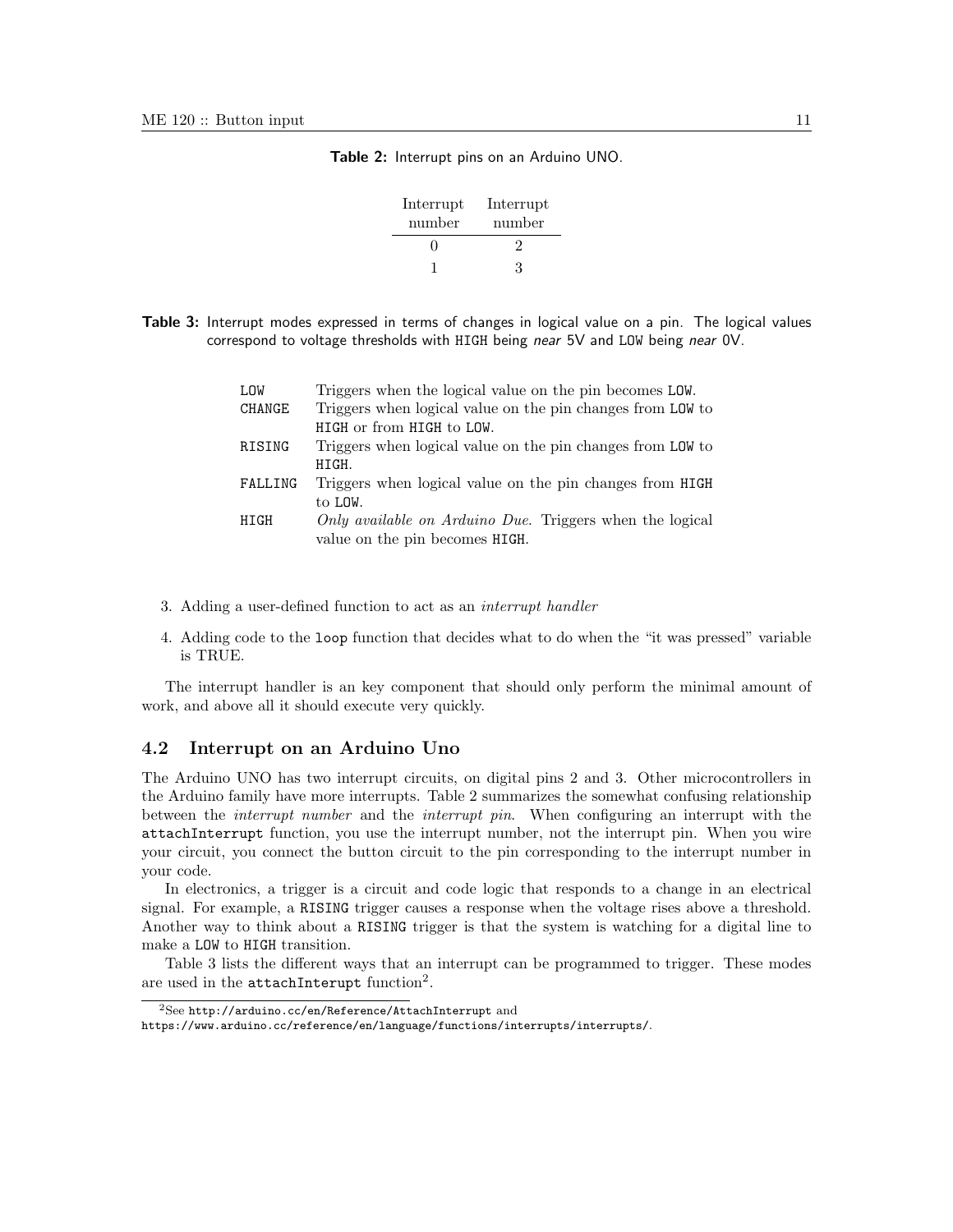### 4.3 Example Implementation

The button\_interrupt\_count sketch in Listing 4 shows how an interrupt handler can be used to count how many times a button has been pressed. More sophisticated applications are possible, but those applications share many of the ideas in the button counting example.

handle\_click is the interrupt handler in Listing 4. When the button is pressed, handle\_click first checks to see if there has been an interrupt with the last 200 milliseconds. If so, the interrupt is ignored. The decision to ignore two interrupts in quick succession is one way to de-bounce the button/interrupt handler. De-bouncing is necessary because the button is a mechanical switch with a spring. During normal operation the button will vibrate, or bounce, after the user initiates the button press.

If the interrupt occurs more than 200 milliseconds after the last interrupt, then the interrupt handler considers the interrupt to be a valid button press and the toggle-switching line is executed

toggle\_on != toggle\_on;

Before leaving the interrupt handler, the time of the interrupt is recorded so that the next interrupt can be checked for validity.

For a more general introduction to interrupts refer to the Wikipedia page and the on-line Arduino documentation<sup>3</sup> .

<sup>3</sup>See https://en.wikipedia.org/wiki/Interrupt, http://playground.arduino.cc/Code/Interrupts, and http://makezine.com/2012/01/25/how-to-arduino-interrupts/.